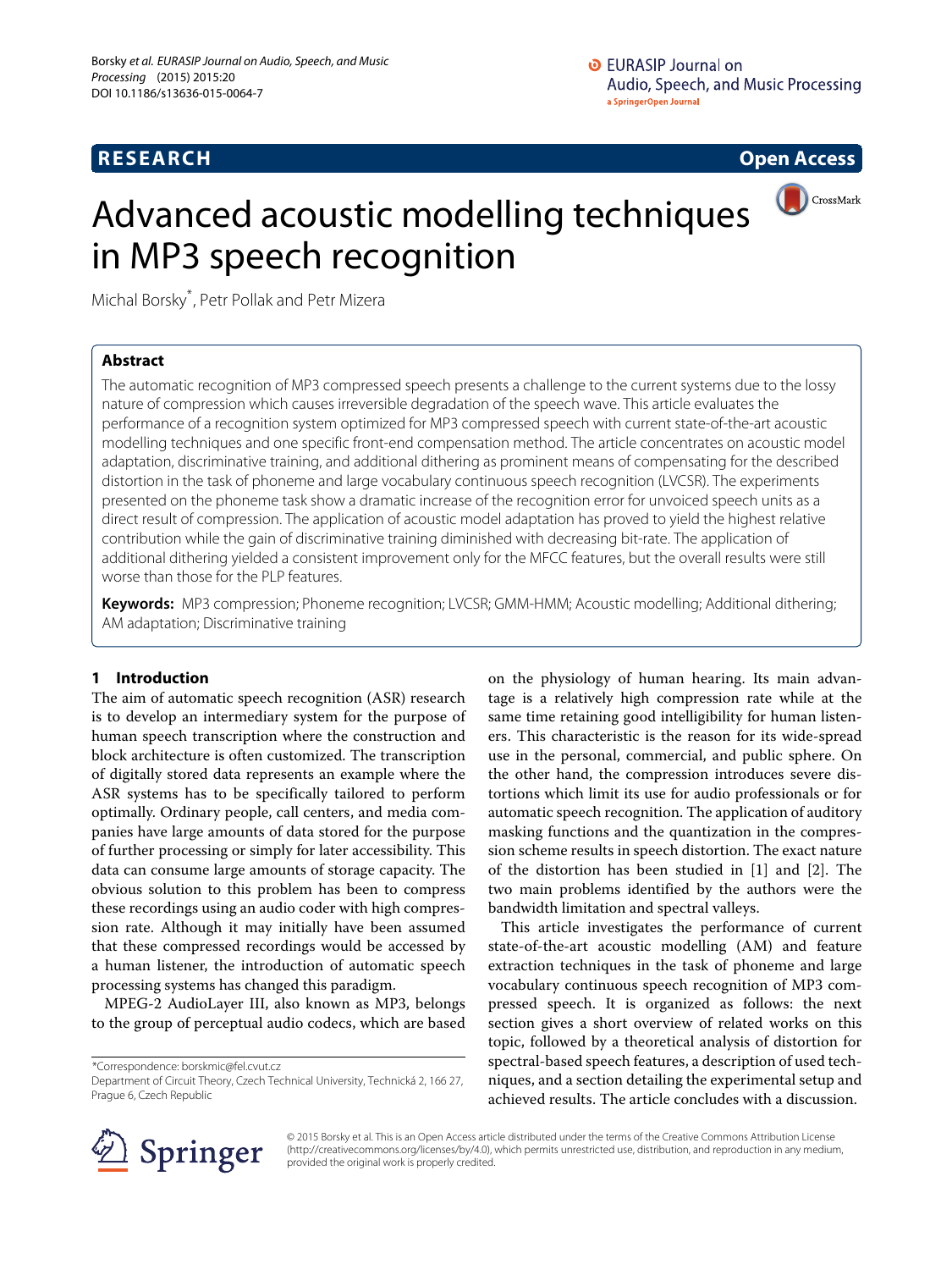#### **2 MP3 speech recognition**

Studies on practical usability of MP3 recordings in automatic speech recognition concluded that the system can perform without degradation for sufficiently high bitrates. The authors consistently reported a significant drop in accuracy for bit-rates lower than 24 kbps, i.e., [\[3](#page-6-2)[–7\]](#page-6-3). Several solutions have been proposed to improve the recognition for lower bit-rates, starting with limiting the training signal bandwidth, using perceptual linear prediction (PLP) features or adding a controlled amount of noise.

#### **2.1 Related works**

The MP3 format actively limits the spectral bandwidth of the compressed data, which can create the problem of training and testing data mismatch. To solve this problem, and to avoid compressing and decompressing the whole training subset, the authors in [\[3\]](#page-6-2) proposed a parameterization scheme with a low-pass filter in the block of the front-end processing. A specific cutoff frequency was assigned to each bit-rate, and the AMs were trained on the filtered speech and then tested on the compressed speech. The method yielded only a marginal decrease in word error rate (*WER*) by 1–2 % in a simple digit recognition task, depending on the bit-rate. The second problem of bandwidth limitation is the loss of information carried by higher frequencies. This is expected to mainly affect the speech units without strong low-frequency harmonic structure, such as unvoiced consonants, and subsequently result in increased likelihood of false recognition of these units.

In [\[7\]](#page-6-3), the authors studied the effect of spectral valleys on speech features and concluded that the main portion of degradation could be attributed to the spectral valleys. The valleys act as a step energy change between neighboring frames, which increases the values of  $\Delta$  and  $\Delta^2$  parameters and randomly displaces their position in the feature space. The proposed solution was based on adding a controlled amount of noise to "fill in"? the valleys and to reduce the features' variance. The report demonstrated that the application of this technique could bring significant WER reduction by up to 45 % for low bit-rates and Mel-frequency cepstral coefficient (MFCC) features. In general, better results were obtained for lower bit-rates while the results for higher bit-rates were only slightly degraded due to the introduction of additional noise.

A comparative study of spectral-based features for MP3 speech recognition [\[6\]](#page-6-4) demonstrated the advantage of using PLPs over MFCCs where the PLP features outperformed the MFCCs by 11 % absolute at a bit-rate of 24 kbps. The reported WER differences for higher bitrates were much lower, at 4–6 %. The authors concluded that this behavior could be attributed to the application of the equal loudness curve and the psychoacoustic scaling of the analysis filter bank.

#### **2.2 Robust front-end processing**

Cepstral mean normalization (CMN) is a well-established technique for robust speech recognition. The principle is based on the assumption that if the convolutional noise in a short time-frame is stationary, then it can be subtracted from the extracted features in the logarithmic spectral domain. Although it is a fairly simple method, it has been proven to provide robustness against environmental and channel distortions and speaker variability.

Linear discriminant analysis (LDA) aims to improve separability among classes by transforming the feature vector of dimension *n* to the vector of dimension *m*. It is typically used in ASR systems to reduce the dimensionality of spliced feature vectors and to decorrelate the features. However, it has also been shown to improve the performance of standard features in the presence of noise [\[8\]](#page-6-5).

Modifications of the signal can occasionally result in a sequence of zeros in the time domain which, if not treated properly, can cause the extraction algorithm to fail. If the standard procedure to avoid the *Inf.* values in logarithmic spectra is to add small amounts of uniformly distributed noise, then the addition of relatively strong noise has been shown to improve the recognition of spectrally distorted speech [\[7\]](#page-6-3). This technique is referenced as additional dithering later in the text.

#### **2.3 MP3 acoustic modelling**

Since MP3 recognition failure is primarily influenced by the changes at the feature extraction and acoustic modelling levels, additional refinements are required to compensate for the decline. This section provides an overview of methods used in a situation with adverse conditions or, in general, in order to increase the quality of AM.

The AM adaptation has been documented to perform well in situations with a training and testing data mismatch [\[9,](#page-6-6) [10\]](#page-6-7) when the commonly used approach is to adapt the existing AM to the new conditions. The technique employed in this article was the feature maximum likelihood linear regression (fMLLR). Its main advantage is its robustness against the lack of adaptation data and the ability to estimate new model parameters even from the erroneous transcription.

The conventional system based on Gaussian mixture models can contain several hundred thousand of mixtures. A subspace Gaussian mixture model (SGMM) has been proposed as an alternative approach in which the model parameters are typically initialized from a clustered model, i.e., universal background model, and then retrained and shared among multiple models. The result is a reduction in model parameters, which allows estimation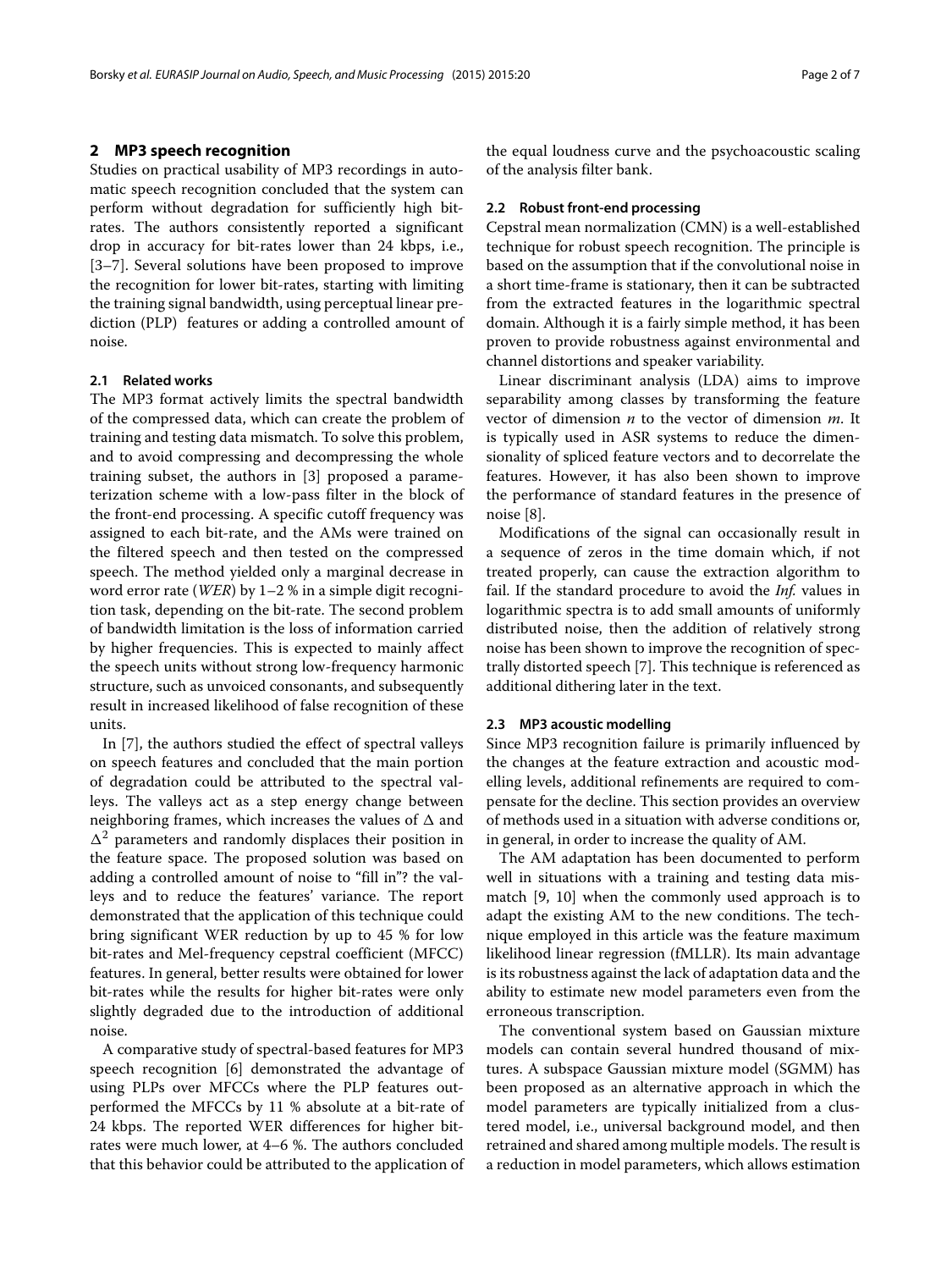of SGMM parameters using a smaller amount of data and is expected to better model the acoustic variabilities.

Discriminative training has become a common modelling method when the main principle is based on formulating an objective function tied to the classification and minimizing the recognition error directly instead of maximizing the observation likelihood. Some published works have reported on its usage for noisy speech recognition, e.g., [\[11\]](#page-6-8) or [\[12\]](#page-6-9), and concluded that its usage can increase the robustness of the system. The main drawback of discriminative training may be the lack of generalization to the test set, which is likely to occur if the uncompressed, discriminatively trained AM is deployed to recognize the compressed speech. Despite this obvious disadvantage, it was expected that the modelling improvement would outweigh the generalization problem for our task.

#### <span id="page-2-0"></span>**3 Experimental evaluation**

This section describes a series of experiments investigating the influence of various acoustic modelling and modified feature extraction techniques in the task of MP3 recognition. The experiments were performed using the Kaldi [\[13\]](#page-6-10) toolkit, and the described recognition system was based on the Gaussian mixture model-hidden Markov model (GMM-HMM) approach.

#### **3.1 Common experimental setup**

The signals for experiments came from the Czech SPEECON and TEMIC database, were recorded in 16-bit precision and 16-kHz sampling frequency by a headset microphone, and were manually transcribed. The data were split randomly into train and test subsets. The MP3 compression for the test subset was simulated by Lame [\[14\]](#page-6-11) software, and SOX was used for the decompression. The compression rates were selected with the intention of evaluating the performance of the system for bit-rates of 128, 32, 28, 24, 20, 16, and 12 kbps.

The 39-dimensional PLP and MFCC features were computed using the CtuCopy extraction tool [\[15\]](#page-6-12) with 32 ms window and 16 ms shift. The CMN technique was applied in a speaker-specific fashion and on static features only. In the first stage of the experiments, the signals were dithered with uniformly distributed random values from the  $<-1,1>$  range. The effect of additional dithering for the test subset was studied in the later stages, when the dithering value  $<-R$ ,  $R>$  was gradually increased.

The AMs were trained on uncompressed speech using the Viterbi training algorithm from 72 h of speech and 555 speakers. The baseline uncompressed system consisted of continuous density hidden Markov models for context-dependent crossword triphones. The basic phonetic alphabet contained 44 Czech monophones and silence. The quality of the baseline AM was later improved by LDA, speaker adaptive training (SAT), SGMM framework, and discriminative training (DT). The initial feature vector for LDA was extended by three neighboring vectors, and its dimensionality was then reduced to 40. The fMLLR adaptation was used in the SAT scheme to produce the speaker-independent AMs. The final AMs were adapted in an unsupervised, speakerspecific fashion, and the maximum mutual information (MMI) criterion was used for DT. The weighted finite state machine decoder was used for recognition.

#### **3.2 Results of optimized acoustic modelling**

The preparation of the test subset involved compression and decompression from which the features were extracted afterwards. The phoneme test subset contained 45 speakers and 8.5 h of speech of varying content, and the recognition was performed using a bigram phoneme model. The results were evaluated by phone error rate (*PER*) and the phone error rate reduction (*PERR*) criteria:

$$
PER = \frac{S + D + I}{N} \times 100 [\%],
$$
  
PERR = 
$$
\frac{PER_{base} - PER_{imp}}{PER_{base}} \times 100 [\%],
$$
 (1)

where *S*, *D*, *I*, and *N* represent the number of substituted, deleted, inserted, and total number of phones, respectively. PER*imp* represents the improved error rate for the particular modelling technique and PER*base* the base error rate against which the relative improvement was computed. In addition, the recognized transcription was remapped into three phonetic classes: voiced consonants, unvoiced consonants and vowels, and the phone error rate contribution for a particular phonetic class ( $PERC_{c1}$ ) was computed using the following formula:

$$
PERC_{cl} = \frac{PER_{cl}}{PER_{all}}, [%]
$$
 (2)

The purpose was to evaluate the effect of compression on each phonetic class separately.

The initial study of the behavior of PLP and MFCC features for MP3 speech recognition was performed with all previously discussed AM refinement techniques but without any non-standard modifications to the feature extraction process. This analysis served as the benchmark for the subsequent modification in the form of additional dithering and its potential contribution.

Table [1](#page-3-0) presents results for the PLP-based system. Significant differences in absolute PER were observed between compressed and uncompressed data for initial baseline AMs, but implementation of each subsequent modelling technique decreased the  $\triangle$ PER. The studied bit-rates were selected to have a linear trend, but the achieved results marked the 20 kbps bit-rate as a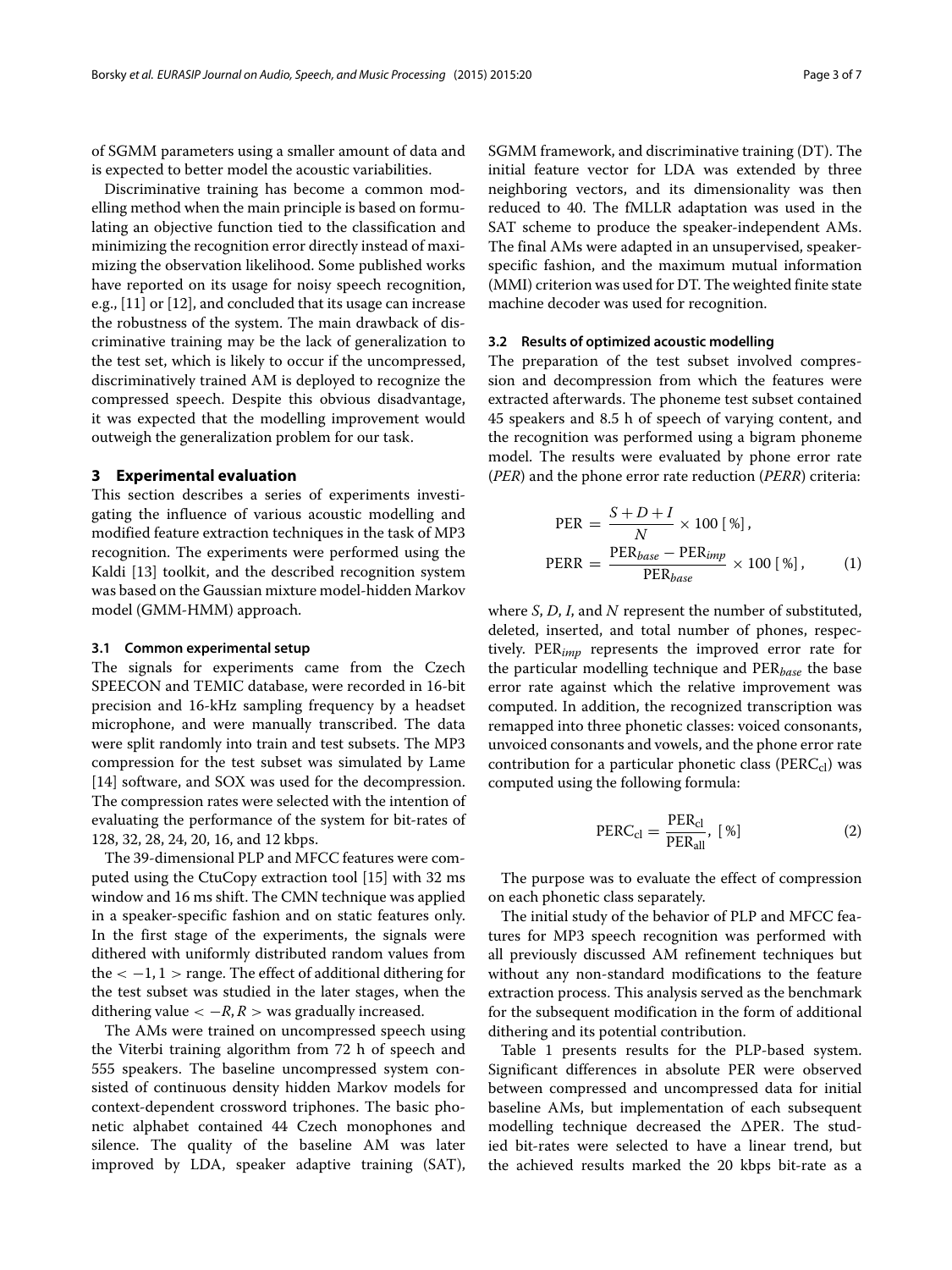Borsky *et al. EURASIP Journal on Audio, Speech, and Music Processing* (2015) 2015:20 Page 4 of 7

<span id="page-3-0"></span>**Table 1** PER [%] for PLP-based system for progressively refined AM

| Data | Baseline | <b>LDA</b> | SAT  | <b>SGMM</b> | <b>MMI</b> |
|------|----------|------------|------|-------------|------------|
| Raw  | 17.9     | 16.1       | 12.3 | 10.2        | 7.2        |
| 128k | 18.8     | 17.1       | 13.5 | 10.8        | 7.9        |
| 32k  | 19.3     | 17.3       | 13.2 | 11.0        | 8.2        |
| 28k  | 19.6     | 17.7       | 13.5 | 11.3        | 8.6        |
| 24k  | 20.7     | 18.7       | 14.1 | 11.9        | 9.3        |
| 20k  | 23.9     | 21.1       | 15.5 | 12.9        | 10.5       |
| 16k  | 36.2     | 30.4       | 18.6 | 15.5        | 13.3       |
| 12k  | 62.5     | 52.9       | 26.8 | 22.2        | 20.2       |
|      |          |            |      |             |            |

breakpoint after which the error started to rise exponentially. This conclusion held true for all levels of AM development.

Another point of interest was the reduction of error as a function of the employed modelling technique. The fMLLR adaptation achieved the highest PERR for compressed speech in general, and its gain rose with decreasing bit-rate. These results indicate that the AM adaptation represents a crucial part of any system intended for MP3 recognition. On the other hand, the gain of discriminative training was the highest for raw data and decreased with decreasing bit-rate. This finding is consistent with the theoretical premise that discriminative training fits the AM on the training set but not necessarily on the testing set. In the case of our experiment, the MMI criteria optimized the AM for uncompressed signals and as the bit-rate decreased, so did the match between the testing and training signals. It should be noted, however, that the overall PERR computed for the baseline and final MMI models were in the  $\langle 59 \%, 67 \% \rangle$  range.

The same set of experiments for an MFCC-based system is summarized in Table [2.](#page-3-1) The system behaved similarly and displayed the same trends as far as the contribution of specific acoustic modelling techniques went. The PER displayed a tendency to rise rapidly after passing the 20 kbps breakpoint and AM adaptation proved to be crucial as

<span id="page-3-1"></span>**Table 2** PER [%] for MFCC-based system for progressively refined AM

| Data | Baseline | I DA | SAT  | SGMM | <b>MMI</b> |
|------|----------|------|------|------|------------|
| Raw  | 17.8     | 15.9 | 12.3 | 10.3 | 7.3        |
| 128k | 18.9     | 17.2 | 13.7 | 10.8 | 8.1        |
| 32k  | 20.9     | 17.9 | 13.6 | 11.3 | 8.7        |
| 28k  | 24.6     | 19.5 | 14.3 | 11.9 | 9.4        |
| 24k  | 33.9     | 25.9 | 16.4 | 13.5 | 11.4       |
| 20k  | 47.1     | 31.9 | 19.0 | 15.6 | 13.6       |
| 16k  | 62.2     | 49.4 | 25.8 | 20.4 | 18.7       |
| 12k  | 73.0     | 68.7 | 46.0 | 32.6 | 30.2       |

it contributed the most to the overall PERR. The major difference was the overall increase of error rate for uncompressed signals. This finding leads to the conclusion that the MFCC features are not suitable for low bit-rate MP3 speech recognition.

A more detailed study of the nature of error confirmed the theoretical assumptions about the compression distortions and their effect on particular phones outlined in Section [3.](#page-2-0) Figure [1](#page-4-0) documents a decrease in PERC for voiced phones at the expense of unvoiced phones. PERC for unvoiced phones at the expense of voiced phones. While the reference PERC distribution was dominated by the vowels, the PERC for unvoiced constants steadily increased up to 34.2 %. Later experiments with partial contribution of each distortion showed that this negative effect occurred due to the combined presence of both the bandwidth limitation and spectral valleys.

#### **3.3 Results of additional dithering**

All the above experiments used features without any further optimization. Since the previous runs showed the detrimental effect on higher frequency bands, it was important to investigate the proposed patch methods. The dithering value *R* was gradually increased by a factor of 2. Tables [3](#page-4-1) and [4](#page-4-2) present the best PER together with the optimal *R*.

Additional dithering for PLP features, Table [3,](#page-4-1) yielded consistent improvement for the lowest 12-kbps rate and some improvement for the 16-kbps rate. Its application was particularly useful for baseline and LDA models, but the reduction for more advanced acoustic modelling techniques was only marginal and higher bit-rates were mainly unaffected by the method. In cases where the dithering value was too high, the additional noise degraded the features further, which resulted in worse PER than for the undithered system. The process of estimating the *R* value included several iterations of feature extraction and decoding and thus consumed a lot of time and resources. When all of these factors were taken into consideration, we came to the conclusion that the usage of additional dithering cannot be advised for PLP features.

The next main point of interest was to investigate whether the dithered MFCCs can match the PLPs. These experiments showed more convincing results as positive PERR was obtained for all bit-rates and levels of AM refinement, as summarized in Table [4.](#page-4-2) The generally observed trend was that the lower bit-rates gained more from the additional dithering than the higher bitrates. It should be noted, however, that MFCCs still did not manage to outperform the PLPs. The error rates were somewhere between the original MFCCs and PLPs.

Since it was confirmed that additional dithering can improve the recognition with MFCCs, the last analysis was focused on phonetic composition of the error. The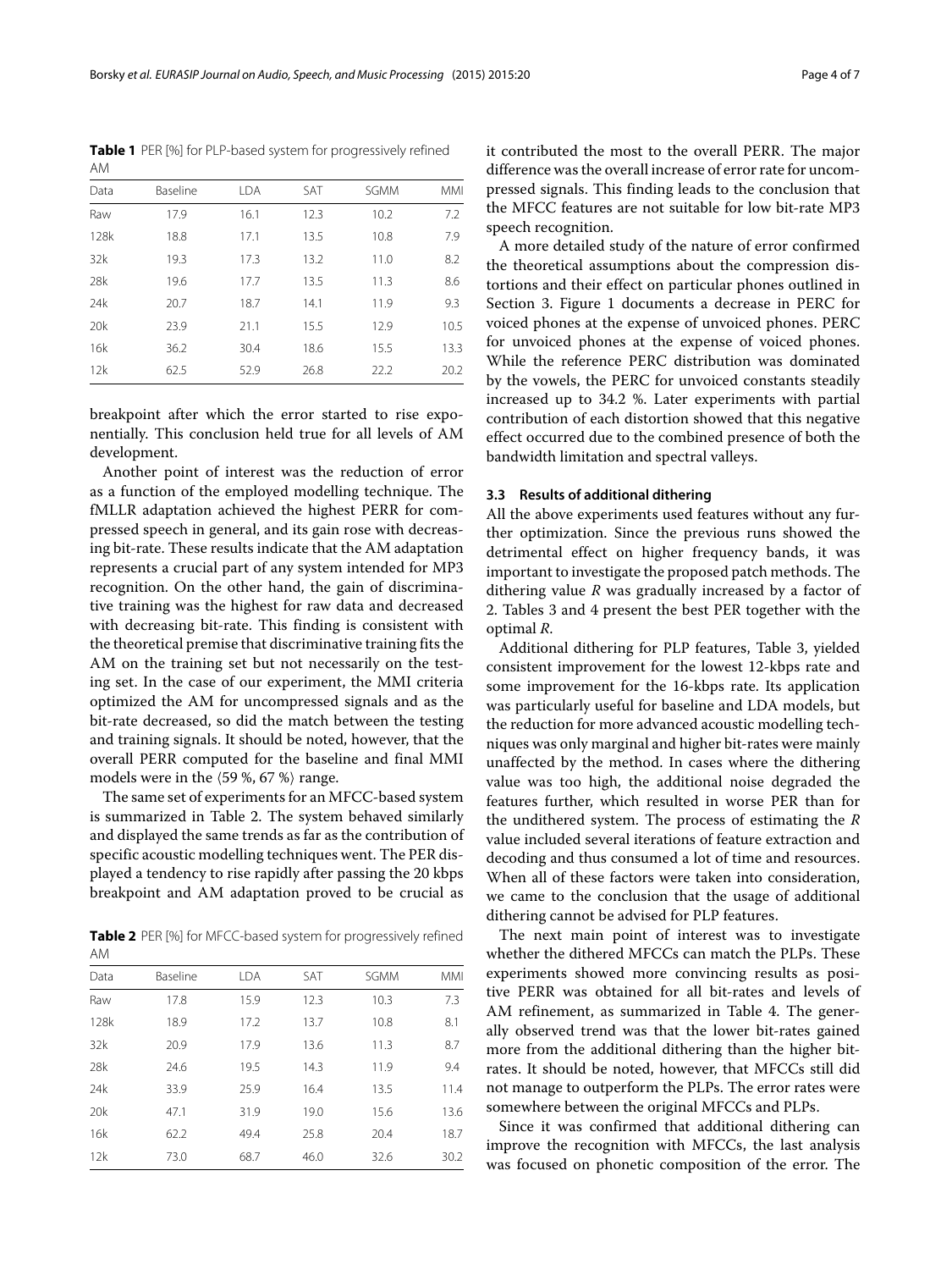

<span id="page-4-0"></span>initial hypothesis was that the addition of relatively weak noise would reconstruct the spectra of unvoiced phones, but the results showed that the reduction was spread evenly among phonetic classes or slightly towards the voiced phones. Figure [2](#page-5-0) compares PERC for dithered and undithered MFCCs at 16/12 kbps as these were the only bit-rates which displayed a statistically relevant improvement. The values for the 16-kbps test sets with and without dithering were basically the same, which indicated a uniform contribution. The error for the dithered 12 kbps was dominated by the unvoiced phones, but the PERCs for the original MFCCs were even, which means that voiced phones gained more than the unvoiced phones. Based on these results, it can be speculated that the key principle of the method lies more in enhancing the feature's suitability for statistical modelling and less in actual reconstruction of their spectral characteristics.

#### **3.4 Results of large vocabulary continuous speech recognition**

Since MP3 speech recognition is generally intended for applications such as off-line transcription of recorded speech or indexing of audio archives, the following

National Corpus [\[17\]](#page-6-14), and the test subset with an overall length of 1 h contained only signals with a full sentence structure. The results were evaluated by the standard word error rate (WER) metric. Table [5](#page-5-1) compares the LVCSR results for the baseline, adapted, and MMI trained AMs. Since the dithered

experiments were aimed at analyzing the described acoustic modelling techniques at the standard large vocabulary continuous speech recognition (LVCSR) task. The used AMs were trained in the described manner, the decoding graph was constructed from the bigram language model [\[16\]](#page-6-13) of 340k vocabulary size created from the Czech

PLPs displayed practically the same error rates as the undithered ones, they were not included in the next set of experiments. The observed trends of error rate corresponded to the conclusions drawn from the phoneme experiments. The error started to rise exponentially after passing the 20-kbps threshold, and the AM adaptation was the main source of error reduction for lower bitrates. The advanced acoustic modelling techniques displayed a trend of increasing relative gains as the bit-rates decreased, a conclusion which was in contrast the previous results. This development occurred most likely due

**Table 3** Results for dithered PLPs, the dithering value, and the corresponding error rate R/PER [%]

<span id="page-4-1"></span>

| COLLESPOTIONIY ENOT TALE N/ F.L.N. [70] |          |            |         |             |            |    |  |
|-----------------------------------------|----------|------------|---------|-------------|------------|----|--|
| Bit-rate                                | Baseline | <b>LDA</b> | SAT     | <b>SGMM</b> | <b>MMI</b> | Da |  |
| 128                                     | 2/18.7   | 2/17.0     | 4/13.2  | 4/10.7      | 4/7.9      | 12 |  |
| 32k                                     | 4/19.1   | 2/17.3     | 2/13.2  | 2/11.0      | 2/8.2      | 32 |  |
| 28k                                     | 4/19.4   | 4/17.7     | 4/13.5  | 4/11.2      | 4/8.6      | 28 |  |
| 24k                                     | 2/20.8   | 2/18.8     | 4/14.2  | 2/11.8      | 2/9.3      | 24 |  |
| 20k                                     | 4/23.5   | 2/21.0     | 4/15.6  | 2/12.9      | 2/10.5     | 20 |  |
| 16k                                     | 16/32.0  | 8/27.9     | 8/18.5  | 4/15.4      | 2/13.4     | 16 |  |
| 12k                                     | 32/44.7  | 32/39.4    | 16/24.9 | 8/21.2      | 4/19.8     | 12 |  |
|                                         |          |            |         |             |            |    |  |

<span id="page-4-2"></span>**Table 4** Results for dithered MFCCs, the dithering value, and the corresponding error rate R/PER [%]

|      | COTTCSPOTIONING CITOLIQUE N/T EN [70] |         |         |         |            |  |  |  |  |  |
|------|---------------------------------------|---------|---------|---------|------------|--|--|--|--|--|
| Data | Baseline                              | I DA    | SAT     | SGMM    | <b>MMI</b> |  |  |  |  |  |
| 128k | 2/18.9                                | 2/17.1  | 4/13.1  | 4/10.7  | 4/8.0      |  |  |  |  |  |
| 32k  | 8/20.1                                | 4/17.8  | 4/13.4  | 4/11.1  | 2/8.6      |  |  |  |  |  |
| 28k  | 8/21.6                                | 4/18.6  | 8/13.9  | 8/11.5  | 8/9.1      |  |  |  |  |  |
| 24k  | 16/30.1                               | 2/26.2  | 8/15.8  | 8/13.1  | 8/10.9     |  |  |  |  |  |
| 20k  | 16/34.7                               | 8/30.0  | 8/17.7  | 8/14.8  | 8/12.8     |  |  |  |  |  |
| 16k  | 32/41.2                               | 32/35.9 | 16/21.3 | 8/17.9  | 8/16.4     |  |  |  |  |  |
| 12k  | 64/49.9                               | 64/45.5 | 16/29.0 | 16/24.2 | 16/23.0    |  |  |  |  |  |
|      |                                       |         |         |         |            |  |  |  |  |  |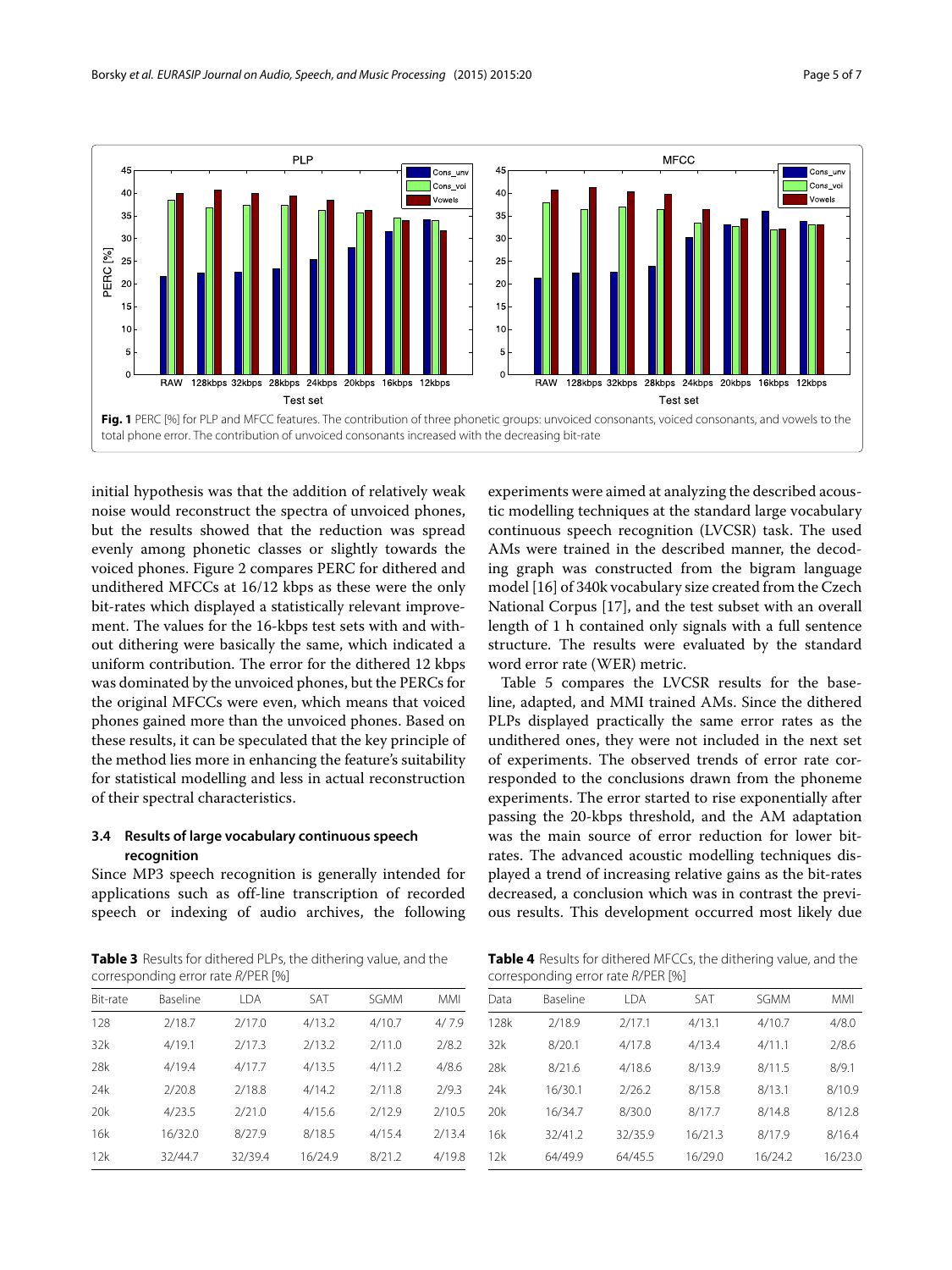<span id="page-5-0"></span>to the usage of word level LM in combination with progressively better AMs. The PLP features achieved better results than MFCC and marginally better than the dithered MFCC (dMFCC) features.

Previous experiments determined that lossy compression affects unvoiced phonemes more strongly than the voiced ones. In order to determine which compression degradation, bandwidth limitation, or spectral valleys is more detrimental to the overall performance, we decided to estimate their partial contributions separately. The uncompressed signals were filtered by a FIR low-pass filter at corresponding cutoff frequencies, which were estimated for each bit-rate from their spectrograms. The spectral valleys' contribution was estimated by replacing the suppressed spectral bins at higher frequencies of a coded signal with the spectral bins from an uncoded signal. The replaced bins were selected using the same cut-off frequencies. It should be noted however, that other compression artifacts (pre-echo, birdie, etc.) might have also degraded the lower bands and thus affected the obtained results. This approach allowed us to quantify the

**Table 5** WER [%] for LVCSR task with 340k bigram LM

<span id="page-5-1"></span>

| Features                                             |            | Raw 128k 32k 28k 24k 20k                        |  | 16k   | 12k   |
|------------------------------------------------------|------------|-------------------------------------------------|--|-------|-------|
| PLP_base                                             | 23.74 24.5 | 24.5 25.57 25.98 28.19                          |  | 38.79 | 68.57 |
| PLP adapt                                            |            | 18.19 19.45 19.4 19.59 19.84 20.67 23.56 33.19  |  |       |       |
| PLP MMI                                              |            | 14.25 14.43 14.55 14.54 15.21 16.15 18.57 25.23 |  |       |       |
| MFCC base                                            |            | 23.72 25.07 25.13 26.67 31.75 38.46 62.45 91.43 |  |       |       |
| MFCC adapt                                           |            | 18.44 19.06 19.11 19.92 20.7 22.51 28.11 44.82  |  |       |       |
| MFCC MMI                                             |            | 14.22 14.72 14.92 15.12 15.82 17.57 21.48 31.54 |  |       |       |
| dMFCC base = 24.85 25.05 26.01 31.77 36.69           |            |                                                 |  | 48.83 | 70.03 |
| $dMFCC\_adapt$ $-$                                   |            | 18.75 19.01 19.61 20.32 21.71 25.17 34.75       |  |       |       |
| dMFCC MMI - 14.25 14.78 15.06 15.5 16.84 19.47 26.41 |            |                                                 |  |       |       |

contributions as if they affected only the selected parts of the spectra. Table [6](#page-5-2) summarizes the results of recognition in the LVCSR task and gives an overview of the used cutoff frequencies of the filters. The results demonstrate that the spectral valleys degraded the speech more significantly on average, but that their contribution to the overall degradation was only marginal, with the exception of the 12-kbps bit-rate and MFCC features. The performance drop generally observed in the MP3 speech was the result of the non-linear combination of both distortions.

#### **4 Conclusions**

This paper studied the current state-of-the-art acoustic modelling and a specific feature compensation technique in the task of MP3 speech recognition. More precisely, linear discriminant analysis in conjunction with acoustic model adaptation, subspace Gaussian mixture model framework, discriminative training, and additional dithering was described. The baseline system was trained on uncompressed data and tested on both the uncompressed and the compressed signals in the task of phoneme recognition and LVCSR.

The evaluation runs documented that the usage of PLP features and application of AM adaptation and discriminative training can reduce the error rate of the system. The MMI-trained AMs performed at 14.24 % on the reference test set, but the WER dropped to 18.57 % for 16 kbps and 25.23 % for 12 kbps rates. For comparison, the MFCC system performed at 14.22, 21.48, and 31.54 % WERs for the same subsets. Adapting the AMs to the specific speaker and bit-rate yielded the highest mean improvement out of all the analyzed modelling techniques and proved to be essential for recognition of compressed speech. Our preliminary experiments on usage of DNN-HMM displayed results which were slightly worse (by approximately 1 %) than GMM-HMM and, for this reason, were not presented in article.

The phoneme-level recognition confirmed the theoretical hypothesis that the MP3 compression affects the unvoiced phonemes more significantly than voiced ones phonemes. The contribution of the unvoiced phonemes to the total phone error rose from 21.6 % for the reference test set to 34.2 % for the 12-kbps set. A more

<span id="page-5-2"></span>**Table 6** The partial contribution of LP filtering and spectral valleys (SV) on LVCSR task, WER [%]

|                 | Bit-rate         | 128k  | 32k     | 28k   | 24k   | 20k     | 16k     | 12k   |
|-----------------|------------------|-------|---------|-------|-------|---------|---------|-------|
|                 | f <sub>cut</sub> |       | 7200 Hz |       |       | 5800 Hz | 5600 Hz |       |
| PI <sub>P</sub> | SV               | 14.16 | 14.28   | 14.45 | 14.22 | 14.43   | 14.96   | 16.68 |
|                 | Low-pass         |       | 14.22   |       |       | 14.34   | 14.54   |       |
| MECC.           | <b>SV</b>        | 14.35 | 14.91   | 14.89 | 14.94 | 15.56   | 16.18   | 19.7  |
|                 | Low-pass         |       | 14.15   |       |       | 14.45   |         | 14.86 |